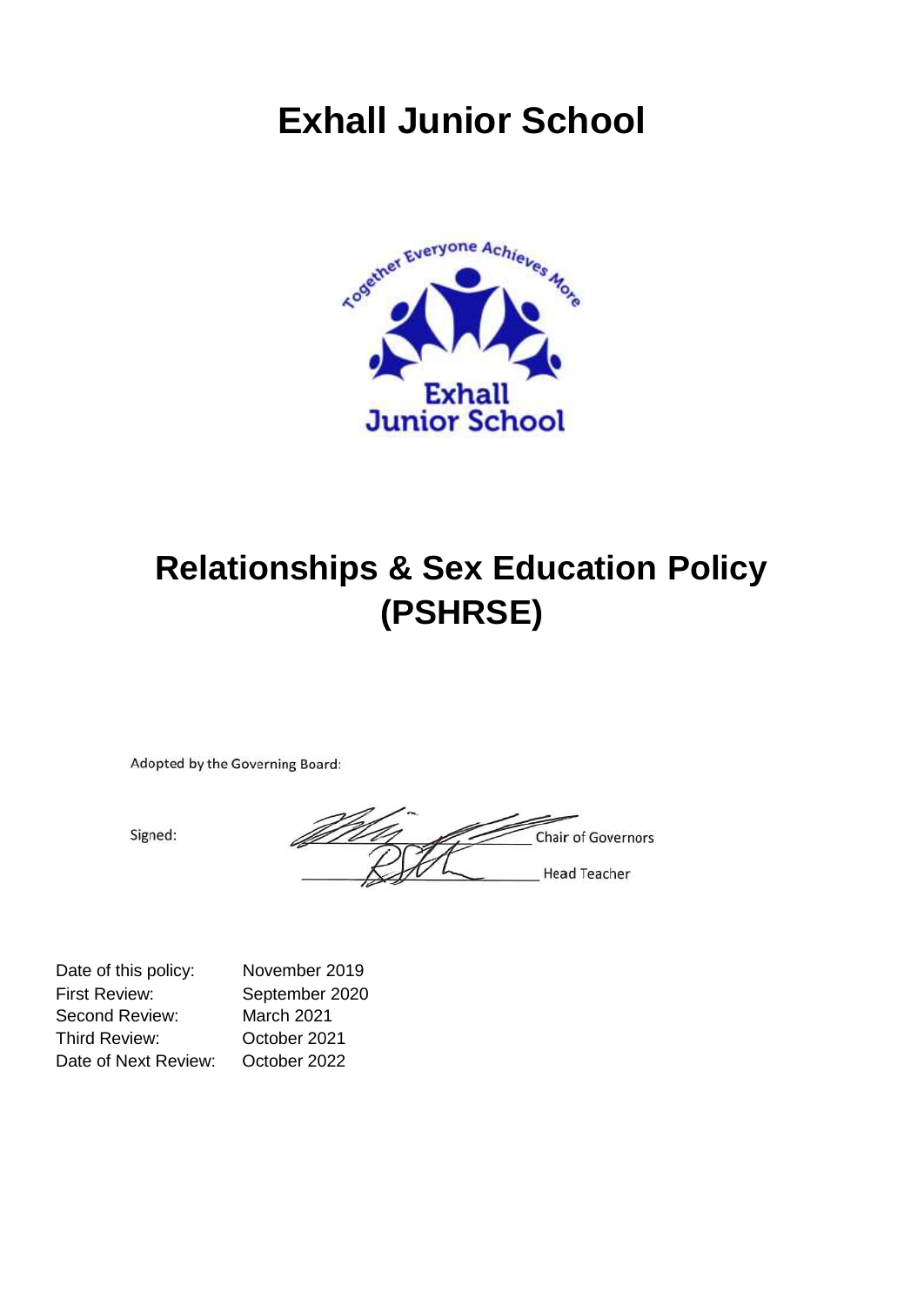### **Introduction:**

- 1. This policy covers our school's approach to Relationship and Sex education, not only in lessons but through the attitude of our staff and students alike, our ethos and approach and commitment to equality both within and outside of the classroom
- 2. It was produced with guidance from the DFE and through consultation with our staff, board of governors, and most importantly with our pupils and parents.
- 3. It will be reviewed on a regular basis [a minimum of every two years] to ensure that it reflects the attitudes and beliefs of the school population and remains up to date with both current guidance from Government and the DFE but also remains relevant to the experiences of our pupils.
- 4. To ensure its use, this policy will be available for staff to refer (each member of staff will each receive their own copy) and to parents through the schools website.
- 5. This policy reflects our schools overarching aims and objectives for our pupils by ensuring that our pupils are explicitly taught respectfulness, being ready and how to stay and be safe.
- 6. We recognise that as a school we have a legal responsibility under The Relationships Education, Relationship & Sex Education and Health Education (England) Regulations 2019 (up-dated July 2020), made under sections 34 & 35 of the Children & Social Work Act 2017, to provide comprehensive Relationship Education and Health Education for all pupils receiving primary education.
- 7. We acknowledge that in order for children to *embrace the challenges of creating a happy and successful adult life, pupils need knowledge that will enable them to make informed decisions about their wellbeing, health and relationships and to build their self-efficacy.* We understand that *high quality, evidence-based and age-appropriate teaching of these subjects can help prepare pupils to develop resilience, to know how and when to ask for help.*
- 8. As part of the Education Act 2002/Academies Act 2010 all schools must provide a balanced and broad-based curriculum which *promotes the spiritual, moral, cultural, mental and physical development of pupils at the school and of society, whilst* also preparing pupils *for the opportunities, responsibilities and experiences of later life…*
- 9. We recognise that we have a responsibility under the Equality Act 2010 to ensure the best for all pupils irrespective of disability, educational needs, race, nationality, ethnic or national origin, sex, gender identity, pregnancy, maternity, religion, sexual orientation or whether they are looked after children. As a result RSE needs to be sensitive to the different needs of individual pupils and may need to adapt and change as the pupils of the school change. Not only does the teaching need to be sensitive of these needs, but also to help the pupils realise the nature and consequences of discrimination, teasing, bullying and aggressive behaviours or prejudice-based language.
- 10. Whilst as a school we are aware we need to be mindful of and respectful to a wide variety of faith and cultural beliefs, and we will make every attempt to be appropriately sensitive; equally it is essential that young people still have access to the learning they need to stay safe, healthy and understand their rights as individuals. This must include clear, impartial scientific and factual information on matters such as; naming their body parts, puberty including menstruation, the variety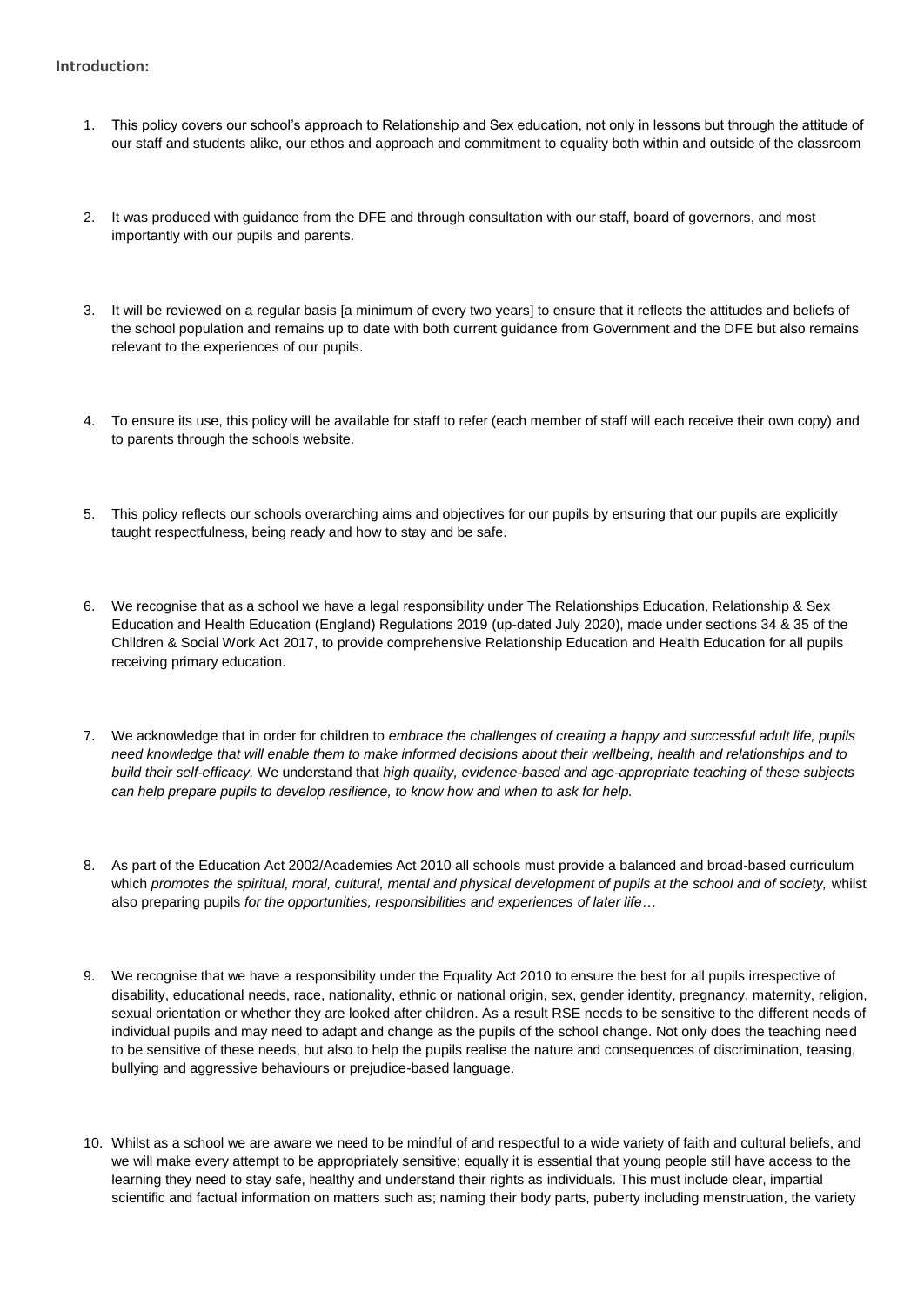of family structures, gender identity, gender equality, marriage and hygiene. Furthermore, all teaching should reflect the law as it applies to relationships, marriage, adoption and care.

11. We acknowledge that all young people deserve the right to honest, open and factual information to help better form their own beliefs and values, free from bias, judgement or subjective personal beliefs of those who teach them.

## **Defining Comprehensive Relationship Education:**

- 12. The Department for Education defines relationships education as: *the key building blocks of healthy, respectful relationships, focusing on family and friendships, in all contexts, including online (p4)*
- 13. However, we believe comprehensive relationship education is designed to help children to develop the skills to recognise and manage healthy relationships both online and in the real world. It is designed to build self-esteem and to explore personal identity.
- 14. It is about helping children understand and make sense of the world they are growing up in; to recognise the differences and similarities between their peers and their families; to understand the fact every human being is unique and has the right to be respected. There are many different family structures and all children have the right to feel safe.
- 15. Comprehensive relationship education has been shown to help keep children safe by allowing them to understand appropriate and inappropriate touching, to realise that their body is fantastic and belongs to them. It is about building the foundations of an understanding of consent and personal boundaries; in that no one has the right to touch you in a way you don't like but also the difference between public and private behaviours.
- 16. It is important for children to know the names and functions of their body and to be reassured it is natural to be curious about them. Indeed, by teaching children the correct terms for their private parts, children are proven to be safer from abuse.
- 17. In addition, we believe comprehensive relationship education helps children to develop their vocabulary and emotional literacy to enable them to talk about and manage their feelings. It helps children build their own support networks and the confidence to ask for help when they feel unsafe. This is a required element of the Health Education Guidance.

# **Defining Sex Education at Primary School:**

18. Although The Relationships Education, Relationship & Sex Education and Health Education (England) Regulations 2019 (up-dated in July 2020), made Relationship Education compulsory in all primary schools, Sex education is currently **not**  compulsory. However, the Department for Education continues to recommend that all primary schools should have a sex education programme tailored to the age and maturity of the pupils.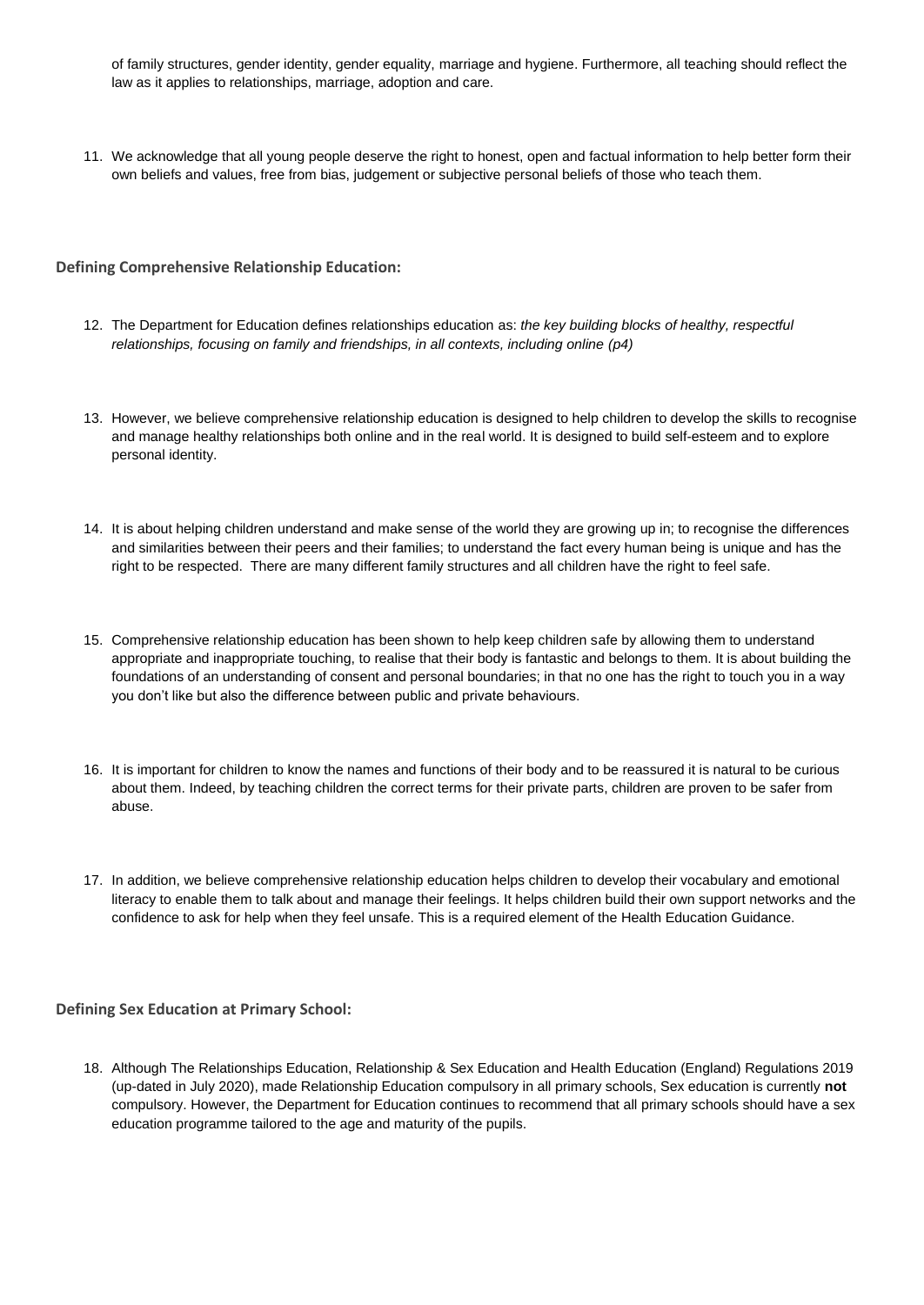- 19. As set out in the guidance it is up to individual schools to determine whether they need to cover any additional content on sex education to meet the needs of their pupils. We, like many other schools already choose to teach some aspects of sex education and will continue to do so.
- 20. We recognise that some parents may be uncomfortable with the thought of their children receiving sex education in primary school. Equally, we recognise it is completely natural for children to have questions about sex, their bodies and to be curious about where they came from. In the age of information where children in primary school have access to the internet through mobile technology we believe it is better that children receive age appropriate answers from us than it being left to their peers or the internet. Our curriculum has been positively received by stakeholders based on the content and coverage.
- 21. In our school sex education is an opportunity to answer children's questions about where they came from, an opportunity to explore their own stories and to be clear about how a baby is conceived and formed as set out in human life cycle as set out in the national curriculum for science. Furthermore, it should ensure that all children are prepared for both the physical and emotional changes of puberty including menstruation. Children need to understand how both girl's and boys' bodies function and change as they grow into adults.
- 22. We believe that sex education should allow children a safe space to ask the questions they may have without shame or judgement. Evidence states that a graduated age-appropriate spiral curriculum is the best way of preventing the topic of sex, reproduction and private body parts of becoming taboo and children from becoming embarrassed by the topic.
- 23. We believe it is the duty of our school to give our young people the learning that will enable them to live safe, fulfilled and healthy lives. This includes ensuring that they have the skills to keep themselves safe from harm and develop positive and healthy relationships, free from exploitation pressure or abuse.

## **Subject Content:**

In school we meet the learning objectives as set out in the Relationships Education, Relationship & Sex Education and Health Education (England) Regulations 2019 for primary schools with a whole school approach. **Across all year groups we deliver both the** *Protective Behaviours: Taking Care* **Programme as recommended by Warwickshire's Safeguarding Children's board and a progressive RSE curriculum focusing on relationships using the following themes;** Families and people who care for me, caring friendships, respectful relationships, on-line relationships and being safe.

- 24. Both Protective Behaviours and our RSE curriculum are delivered by the classroom teacher. The local authority deliver ongoing support and training to all staff to ensure they are confident and competent to deliver the materials appropriately and safely. This includes training around safeguarding and answering children's questions age appropriately. We are also members of the PSHE Association who release up-dated guidance, resources and examples of good practice for the RSE curriculum.
- 25. We believe it is important that this material is delivered by the classroom teacher as it highlights to the children that relationship and sex education is something we can all talk about. Our classroom teachers cover all other aspects of the curriculum, we believe it is important that all staff are able to deliver this material to their class. Furthermore, our classroom teachers know our children. This means they are more likely to be aware of any additional needs, or support particularly sensitive topics that may make a child in their class vulnerable due to some of the sensitive nature of the topic. We believe this makes them ideally placed to deliver the material sensitively to all children in their class.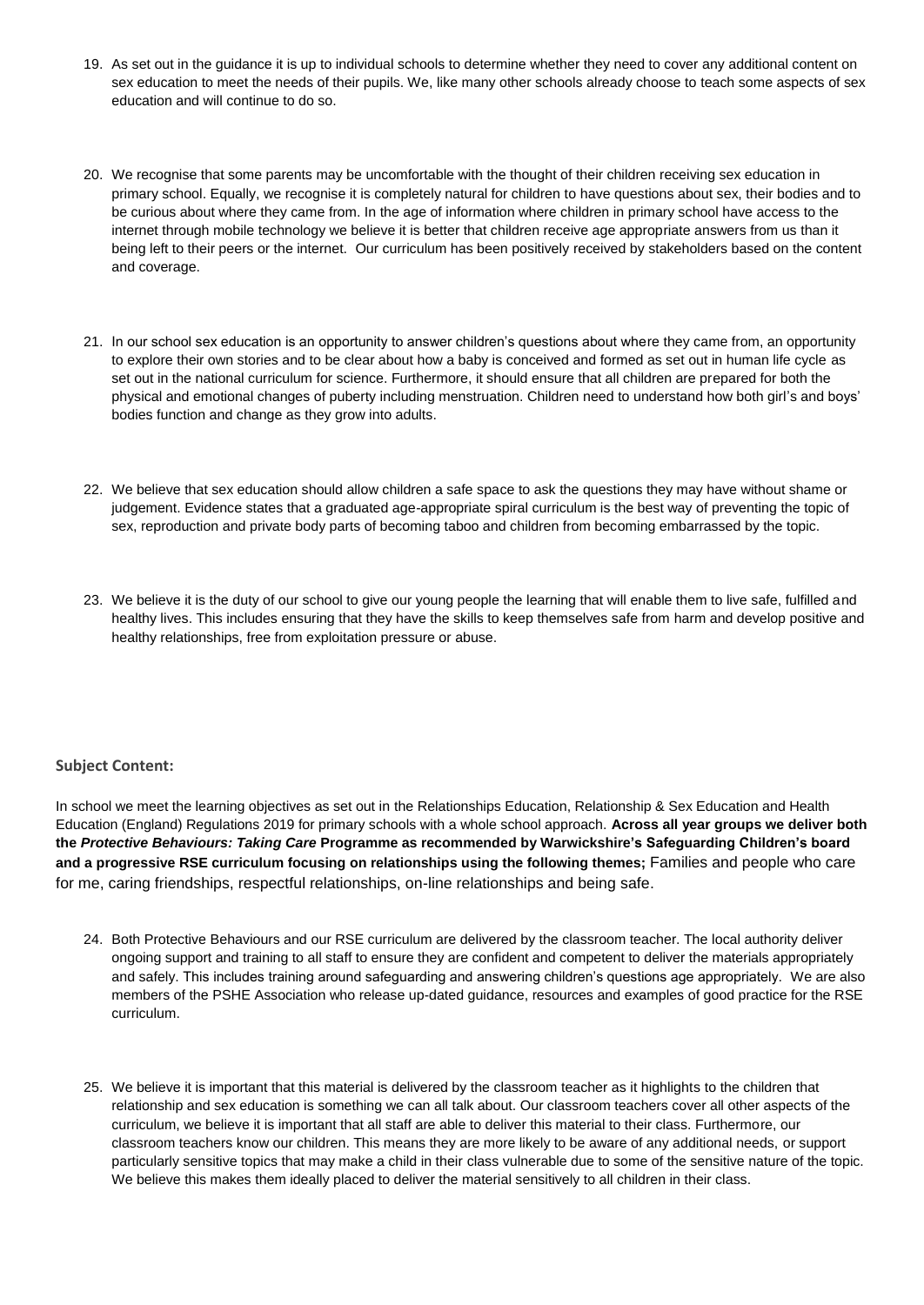## **Protective Behaviours:**

- 26. Protective Behaviours is a practical and down to earth approach to personal safety. It is a process which encourages selfempowerment and brings with it the skills to avoid being victimised. This is achieved by helping children recognise and trust their intuitive feelings (Early Warning Signs) and to develop strategies for self-protection. The Protective Behaviours Process encourages an adventurous approach to life which satisfies the need for fun and excitement without violence and fear.
- 27. Theme 1: We all have the right to feel safe all the time.
- 28. Theme 2: we can talk with someone about anything, even if it feels awful or small.
- 29. Protective Behaviours using a Rights and Responsibility approach, and encourages children to recognise their Early Warning Signs (EWS) and develop their own support networks of safe adults who they can share their worries with.
- 30. Protective Behaviours is delivered across the entire school from year 3 to year 6 (our infant feeder school also delivers the Protective Behaviours programme ensuring consistency of themes and building upon prior knowledge). There are four lessons in each year group. Lessons are delivered over 4 weeks.
- 31. As a school, Protective Behaviours is delivered in the Autumn term in its entirety and revisited in the summer term, across all year groups in a summarised format.
- 32. An overview of the Programme Content for infants is shown below. For more information on the infant curriculum please contact Exhall Cedars Infant school or see their website for more information.

| Protective Behaviours - Taking Care Programme Infants: Reception, Year 1 & Year 2 |                                                                                                                                     |                                                                                                                                            |                                                                                                                                                              |                                                                                                                     |  |
|-----------------------------------------------------------------------------------|-------------------------------------------------------------------------------------------------------------------------------------|--------------------------------------------------------------------------------------------------------------------------------------------|--------------------------------------------------------------------------------------------------------------------------------------------------------------|---------------------------------------------------------------------------------------------------------------------|--|
| <b>Reception</b>                                                                  | Feelings:<br>There is no such things<br>as good or bad<br>feelings<br>Theme 1,                                                      | <b>Body Awareness:</b><br>Naming Private body<br>parts: Penis, Vulva, &<br>anus, mouths are<br>private too                                 | <b>EWS/Scary body</b><br>feelings:<br>identifying children's<br><b>FWS</b>                                                                                   | <b>Telling &amp; Secrets:</b><br>Theme 2, Children will<br>construct their own<br>support networks<br>hands.        |  |
| Year 1                                                                            | Feelings:<br>Feelings are feelings,<br>not good or bad, it is<br>how we behave when<br>we have feelings that<br>matters<br>Theme 1. | <b>Unsafe Feelings &amp;</b><br><b>Body Awareness:</b><br>Our bodies warn us f<br>we feel unsafe - we<br>call these feelings<br><b>EWS</b> | <b>Body Privacy &amp;</b><br>Secrets:<br>Naming Private body<br>parts: Penis, Vulva, &<br>anus, mouths are<br>private too.<br>Safe & unsafe secrets          | <b>Telling &amp; Networks:</b><br>Theme 2, Children will<br>construct their own<br>support networks<br>hands.       |  |
| Year 2                                                                            | Feelings, Rights &<br><b>Responsibilities:</b><br>What are Rights &<br>Responsibilities?<br>Theme 1.                                | <b>Unsafe Feelings,</b><br><b>Problem Solving:</b><br>recognising EWS. Is<br>my fun, fun for<br>everyone?                                  | <b>Body Awareness &amp;</b><br><b>Personal Space:</b><br>my body belongs to<br>me. No one has the<br>right to touch me in a<br>way I don't like.<br>Theme 2. | <b>Networks &amp; Using</b><br>Them:<br>Children will construct<br>their own support<br>networks hands.<br>Theme 2. |  |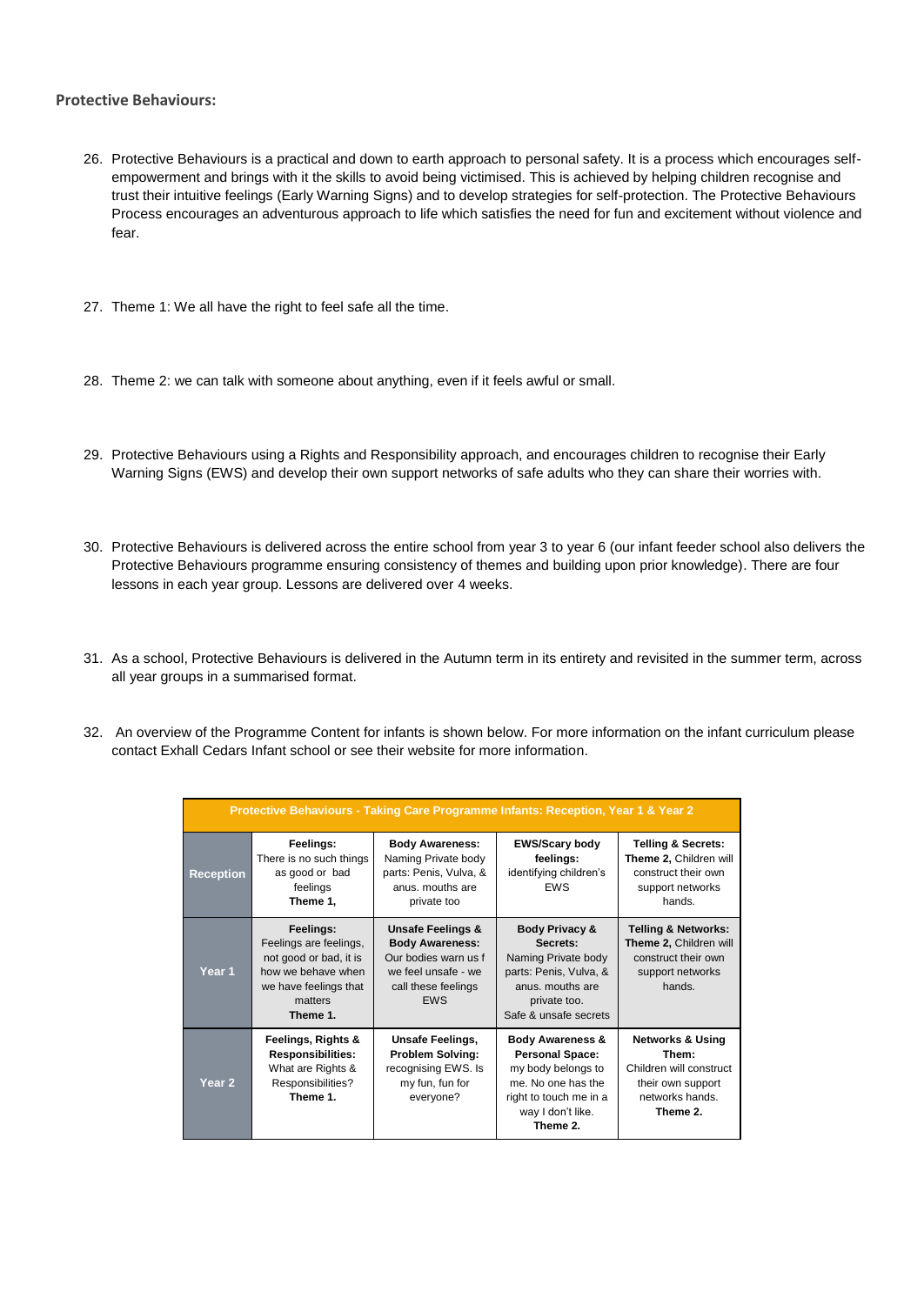# 33. An overview of the Programme Content for Juniors school aged pupils.

| Protective Behaviours - Taking Care Programme Juniors: Years 3,4,5,& 6 |                                                                                                                                                                        |                                                                                                                                                               |                                                                                                                          |                                                                                                                     |  |
|------------------------------------------------------------------------|------------------------------------------------------------------------------------------------------------------------------------------------------------------------|---------------------------------------------------------------------------------------------------------------------------------------------------------------|--------------------------------------------------------------------------------------------------------------------------|---------------------------------------------------------------------------------------------------------------------|--|
| Year <sub>3</sub>                                                      | Feelings, Rights &<br><b>Responsibilities:</b><br>A feeling is a feeling,<br>not good or bad, right<br>or wrong.<br>What are Rights &<br>Responsibilities?<br>Theme 1. | <b>Unsafe Feelings:</b><br>identifying children's<br>EWS. Strategies as to<br>what to do when<br>experiencing their<br><b>FWS</b>                             | <b>Body Awareness &amp;</b><br>Telling:<br>my rules for safety &<br>my body. My body<br>belongs to me.                   | <b>Networks &amp; Using</b><br>Them:<br>Children will construct<br>their own support<br>networks hands.<br>Theme 2. |  |
| Year 4                                                                 | <b>Rights &amp;</b><br>responsibilities,<br>Feelings:<br>exploring children's<br>Rights &<br>responsibilities that<br>come with them.<br>Theme 1.                      | Safe & Unsafe<br>Feelings:<br>exploring situations<br>when it feels fun to feel<br>scared. Recognising<br>EWS.                                                | <b>Exploring Theme 2,</b><br>Secrets:<br>safe & unsafe secrets.<br>Theme 2                                               | <b>Networks &amp; Using</b><br>Them:<br>Children will construct<br>their own support<br>networks hands.<br>Theme 2. |  |
| Year <sub>5</sub>                                                      | Rights &<br>responsibilities,<br>Feelings:<br>exploring the Rights of<br>the child. Theme 1.                                                                           | Safe feelings, Fun to<br>Feel Scared & EWS:<br>exploring & creating<br>safe places. Situations<br>when it feelings fun to<br>feel scared.<br>Recognising EWS. | Theme 2, Secrets &<br>Networks:<br>safe & unsafe secrets.<br>exploring Theme 2<br>and creating support<br>network hands. | <b>Using Networks:</b><br>Network review, Who<br>makes a good network<br>person. Keep telling.                      |  |
| Year <sub>6</sub>                                                      | <b>Rights &amp;</b><br>responsibilities,<br>Feelings:<br>exploring the Rights of<br>the child. Emotions<br>Theme 1.                                                    | Safe feelings, Fun to<br>Feel Scared & EWS:<br>Theme 1. Is my fun fun<br>for everyone?<br>Recognising EWS.                                                    | Theme 2, Secrets &<br>Networks:<br>safe & unsafe secrets.<br>exploring Theme 2<br>and creating support<br>network hands. | <b>Using Networks:</b><br>Network review, Who<br>makes a good network<br>person. Keep telling.                      |  |

**SRE:**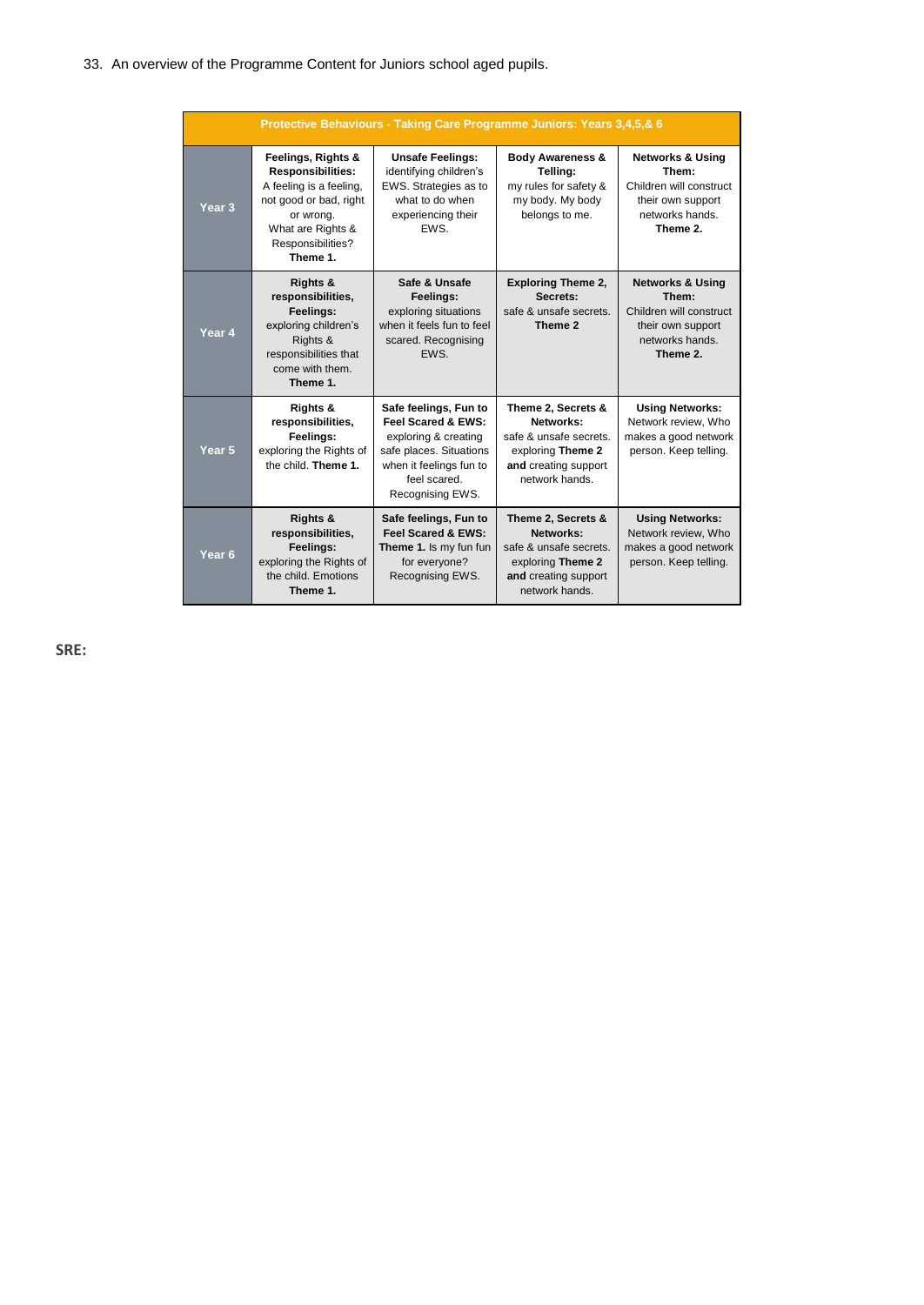|             | Autumn 1                                                                                                                             | Autumn 2                                          | Spring 1                                             | Spring 2                                 | Summer 1                                                                      | Summer 2                                                                                  |
|-------------|--------------------------------------------------------------------------------------------------------------------------------------|---------------------------------------------------|------------------------------------------------------|------------------------------------------|-------------------------------------------------------------------------------|-------------------------------------------------------------------------------------------|
| Year<br>3   | Protective<br>behaviours<br><b>Taking Care</b><br>Scheme<br>$\ddot{}$<br><b>Black History</b><br><b>Month</b>                        | Character<br>Education<br>+ Anti Bullying<br>Week | Relationship<br>Education<br>+ Safer Internet<br>Day | Character<br>Education<br>+ Careers week | Character<br>Education<br>$\ddot{}$<br><b>Mental health</b><br>awareness week | Growing up & Life<br>Cycles<br>+ <mark>My Money week</mark><br>+ World environment<br>day |
| Year<br>4/5 | Protective<br>behaviours<br><b>Taking Care</b><br>Scheme<br>$\ddot{}$<br><b>Black History</b><br><b>Month</b>                        | Character<br>Education<br>+ Anti Bullying<br>Week | Relationship<br>Education<br>+ Safer Internet<br>Day | Character<br>Education<br>+ Careers week | Character<br>Education<br>$\ddot{}$<br><b>Mental health</b><br>awareness week | Growing up & Life<br>Cycles<br>+ My Money week<br>+ World environment<br>day              |
| Year<br>6   | Protective<br>behaviours<br><b>Taking Care</b><br>Scheme<br>$\begin{array}{c} + \end{array}$<br><b>Black History</b><br><b>Month</b> | Character<br>Education<br>+ Anti Bullying<br>Week | Relationship<br>Education<br>+ Safer Internet<br>Day | Character<br>Education<br>+ Careers week | Character<br>Education<br>$\ddot{}$<br><b>Mental health</b><br>awareness week | Growing up & Life<br>Cycles<br>+ <mark>My Money week</mark><br>+ World environment<br>day |

Our Relationships education runs in the first Spring term straight after Christmas and our Sex education (Growing -up and Life Cycles) runs in the summer term. The table also outlines when other schemes of work for RSE and PSHE take place including: Protective behaviours, Character Education and special events and awareness days.

# **Below are the objects for the Relationship Curriculum as set out in the Statutory guidance.**

#### **Families and people who care for me**

Pupils should know:

-that families are important for children growing up because they can give love, security and stability;

-the characteristics of healthy family life, commitment to each other, including in times of difficulty, protection and care for children and other family members, the importance of spending time together and sharing each other's lives;

-that others' families, either in school or in the wider world, sometimes look different from their family, but that they should respect those differences and know that other children's families are also characterised by love and care;

-that stable, caring relationships, which may be of different types, are at the heart of happy families, and are important for children's security as they grow up;

-that marriage represents a formal and legally recognised commitment of two people to each other which is intended to be lifelong;

-how to recognise if family relationships are making them feel unhappy or unsafe, and how to seek help or advice from others if needed

#### **Caring friendships**

Pupils should know:

-how important friendships are in making us feel happy and secure, and how people choose and make friends; -the characteristics of friendships, including mutual respect, truthfulness, trustworthiness, loyalty, kindness, generosity, trust, sharing interests and experiences and support with problems and difficulties;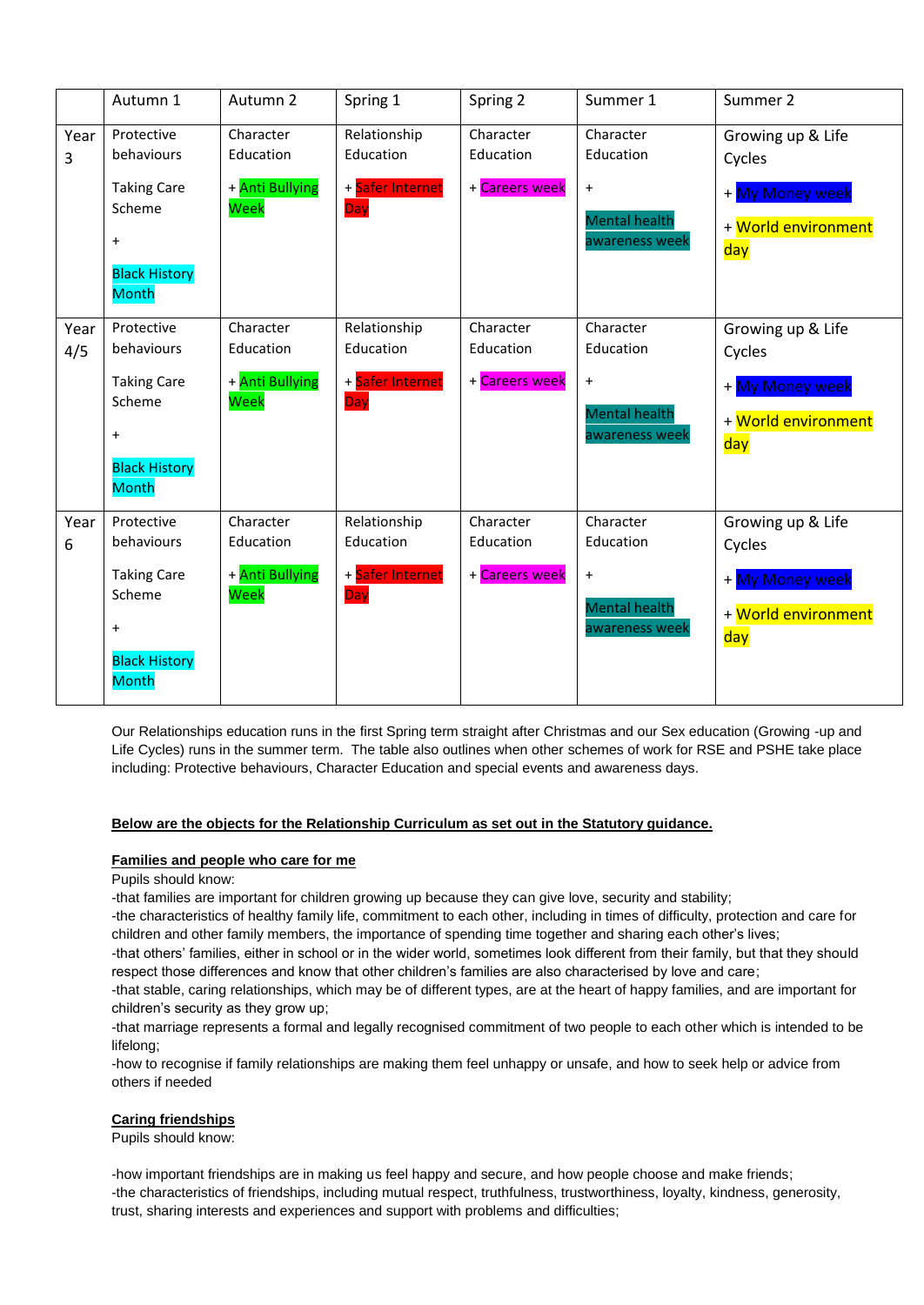-that healthy friendships are positive and welcoming towards others, and do not make others feel lonely or excluded; -that most friendships have ups and downs, and that these can often be worked through so that the friendship is repaired or even strengthened, and that resorting to violence is never right;

-how to recognise who to trust and who not to trust, how to judge when a friendship is making them feel unhappy or uncomfortable, managing conflict, how to manage these situations and how to seek help or advice from others, if needed

#### **Respectful relationships**

Pupils should know:

-the importance of respecting others, even when they are very different from them (for example, physically, in character, personality or backgrounds), or make different choices or have different preferences or beliefs;

-practical steps they can take in a range of different contexts to improve or support respectful relationships the conventions of courtesy and manners;

-the importance of self-respect and how this links to their own happiness;

-that in school and in wider society they can expect to be treated with respect by others, and that in turn they should show due respect to others, including those in positions of authority;

-about different types of bullying (including cyberbullying), the impact of bullying, responsibilities of bystanders (primarily reporting bullying to an adult) and how to get help;

-what a stereotype is, and how stereotypes can be unfair, negative or destructive;

-the importance of permission-seeking and giving in relationships with friends, peers and adults

#### **Online relationships**

Pupils should know:

-that people sometimes behave differently online, including by pretending to be someone they are not;

-that the same principles apply to online relationships as to face-to-face relationships, including the importance of respect for others online including when we are anonymous;

-the rules and principles for keeping safe online, how to recognise risks, harmful content and contact, and how to report them;

-how to critically consider their online friendships and sources of information including awareness of the risks associated with people they have never met;

-how information and data is shared and used online

#### **Being safe**

Pupils should know:

-what sorts of boundaries are appropriate in friendships with peers and others (including in a digital context);

-about the concept of privacy and the implications of it for both children and adults; including that it is not always right to keep secrets if they relate to being safe;

-that each person's body belongs to them, and the differences between appropriate and inappropriate or unsafe physical, and other, contact;

-how to respond safely and appropriately to adults they may encounter (in all contexts, including online) whom they do not know;

-how to recognise and report feelings of being unsafe or feeling bad about any adult;

-how to ask for advice or help for themselves or others, and to keep trying until they are heard;

-how to report concerns or abuse, and the vocabulary and confidence needed to do so;

-where to get advice, for example family, school or other sources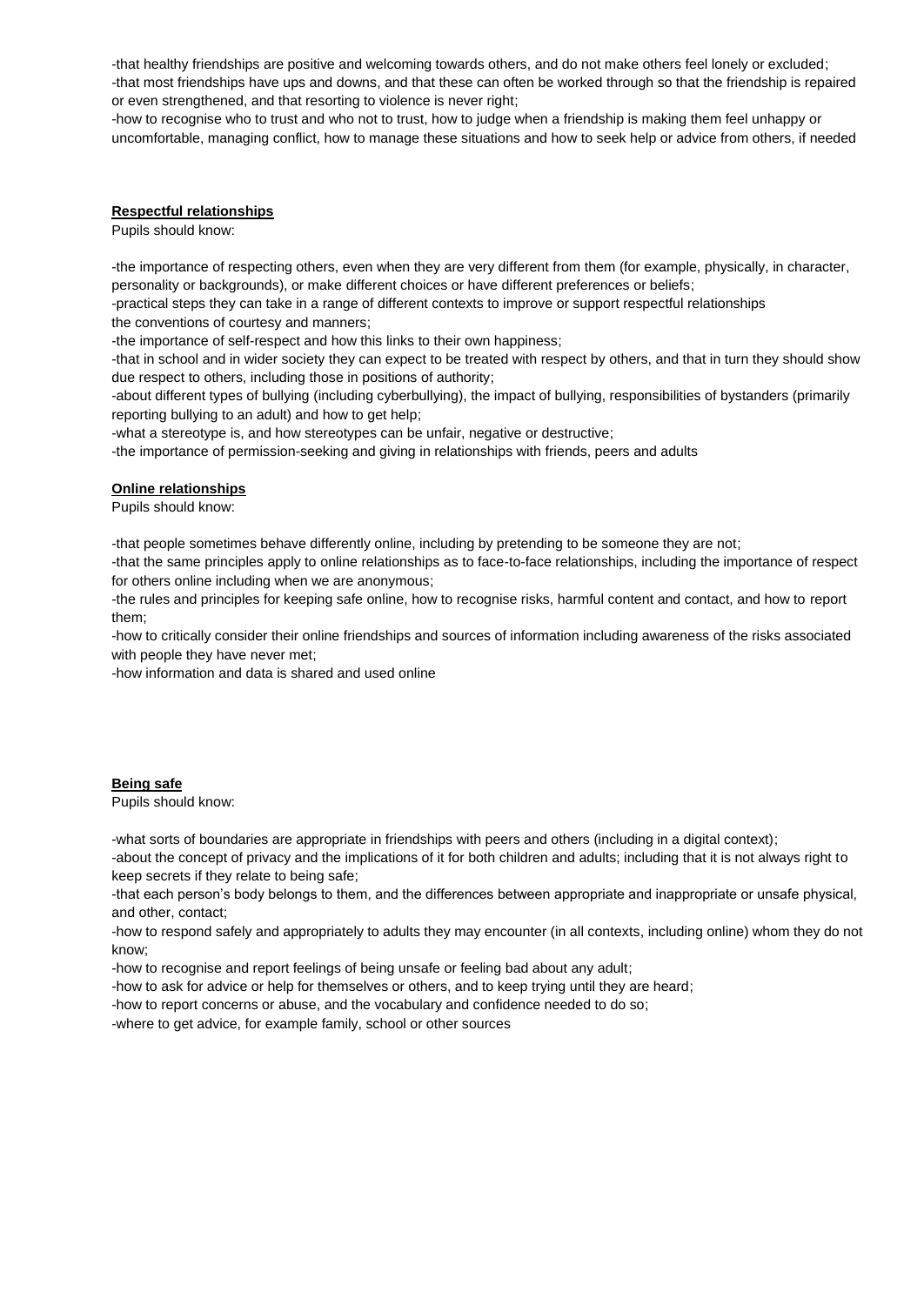34. As a school we support both the Protective Behaviours and RSE in school by delivering complimentary work across the school during E-Safety Week/Anti-bullying Week, Mental Health Awareness Week, Character Education, visitors, Careers Week and assemblies…. etc. These can be found on the table above.

# **Answering Children's Questions:**

- 35. We are aware that children are likely to have many questions that may occur at any time. Children tend to ask whatever is on their mind. We see this as a positive point and a sign that we have created a safe environment where children feel empowered to feed their natural curiosity and learn about themselves, their bodies and the world around them. However, we acknowledge that some parents may feel uncomfortable about how particular questions may be dealt with in class. Each class also has a question box for those students who would feel uncomfortable asking questions in front of their peers.
- 36. We believe children are better off receiving honest, open answers from safe adults in their lives, rather than it being left to the internet or older children with a smart phone. In the age of information, where children in primary have access to tablets, smart phones and the internet (often unsupervised) it is essential that we help children to recognise they are able to ask questions without judgement rather than searching for answers on the internet.
- 37. We believe that if children ask a question they deserve an answer. If ignored they merely build unnecessary barriers, making children think they have done something wrong; they are unlikely to ask again, and are instead left to seek their answers from less reliable or child friendly sources, due to shame. However uncomfortable the question may be, the thought is already in their head. It is much better we as safe adults take responsibility and tackle the question safely and age appropriately.
- 38. Staff have received training as to how to deal with children's questions age appropriately. This will be done consistently across the school. If an adult in school is unsure of how to answer a specific question they may initially ask other adults in the school or liaise with home as to how they would like the question answering.

## **Parents and parental rights to withdraw:**

- 39. We believe that successful teaching around RSE can only take place when parents and school work together. Especially, considering we both want children to grow up safe and happy in healthy relationships, with the ability to manage their emotions and speak up when they feel unsafe. Therefore, we are committed to working together with parents.
- 40. We endeavour to be transparent and give parents information about all the programmes and lessons we deliver around RSE as we recognise it can be a sensitive subject for some families for a number of reasons. In the week leading up to the 'Growing-up and Life Cycles' we place all lesson slides on-line for parents to view so they understand the content that will be delivered and so they can prepare themselves for any questions their children may ask them once back at home.
- 41. All new parents to our school will be given information about the RSE programmes we run as part of their induction to the school, including information of how they can get a copy of this policy.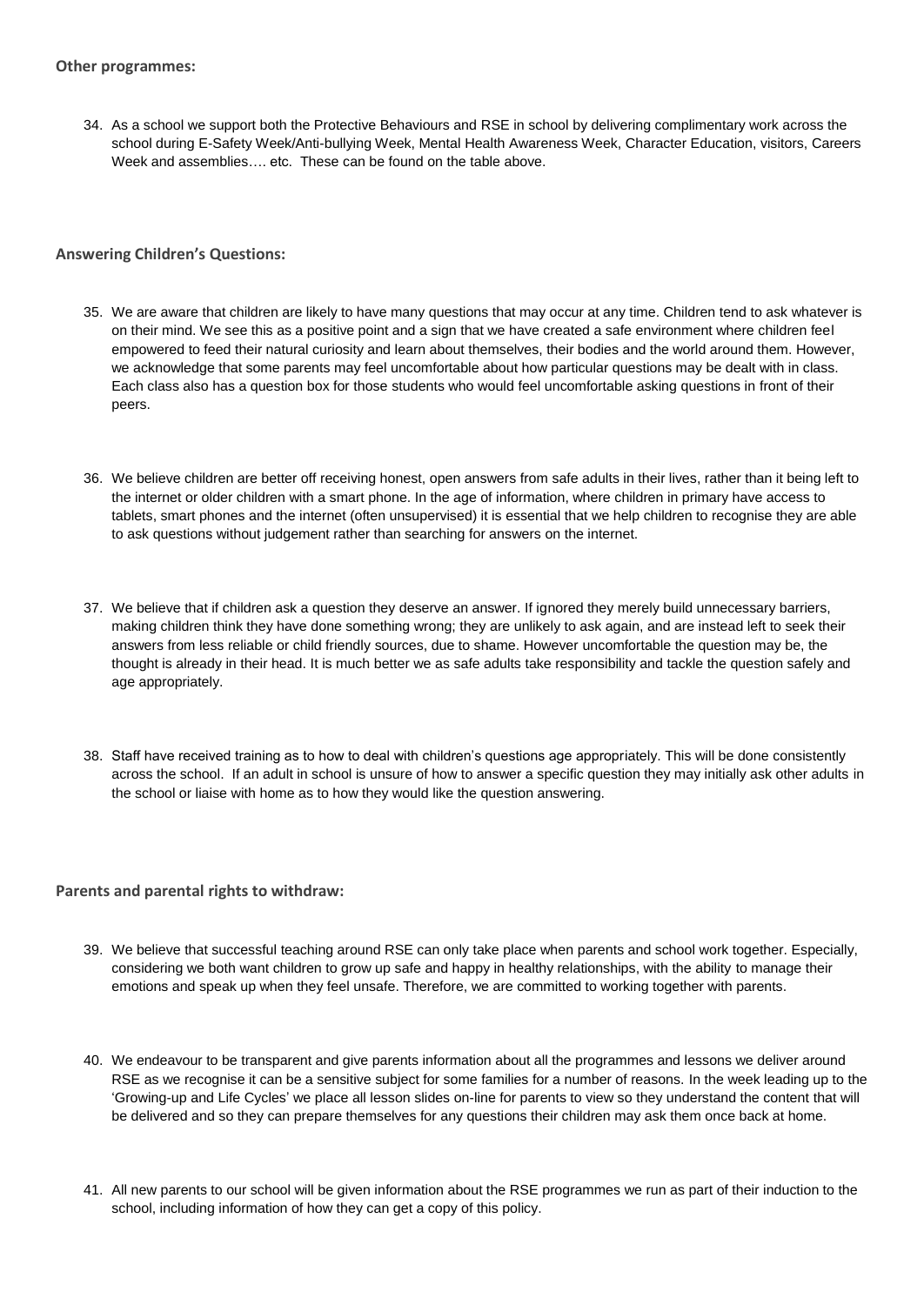- 42. We recognise under the guidance for Relationship Education, Relationship & Sex education and Health Education (DfE 2019 – up-dated 2020), parents retain the right to request their child is removed from some or all of the elements of sex education which go beyond the national curriculum for science. Maintained schools are required to teach about the main external body parts and changes to the human body as it grows from birth to old age, including puberty. **There is no right to withdraw from the national curriculum or the Relationship lesson that form part of the RSE curriculum.**
- 43. Should a parent decide that they do not wish their child to take part in any of these lessons, we would ask that they first speak to their classroom teacher to discuss their concerns. Our teachers will happily show parents all the teaching material and context of any of our lessons and explain the reasons why any material is included in the programme. We will also highlight that whilst parents have the right to withdraw their child from these lessons, they do not have the right to withdraw other children from receiving these lessons. We believe it is better for children to hear from safe adults than to hear second hand from their class-mates at break-time.
- 44. If parents do decide to withdraw their child, they should inform the PSHRSE lead or head who will find other provision for the child to engage in during the lesson. Currently, head teachers must comply with requests to withdraw from any nonstatutory lessons in the programme.

## **Policy on Menstruation:**

- 45. We recognise that the onset of menstruation can be a confusing or distressing time for children if they are not prepared. As a school we acknowledge we have a responsibility to prepare children for menstruation and make adequate and sensitive arrangements to help children manage their period. Especially children whose family may not be able to afford or will not provide sanitary products.
- 46. We recognise that period poverty exists in the UK and that some children are forced to avoid attending school if they are on their period, when they are unable to manage it sensitively. We do not want that to be the case in our school and will make every reasonable effort to support children to access their education and enjoy school.
- 47. In school we have a menstruation kit available which contains sanitary products, spare underwear and plastic bags to wrap up underwear should there have been any accidents. Children will be made aware of where these are kept and how they can be accessed through designated members of staff, including lunchtime supervisors.
- 48. When school trips or residential visits are arranged for years 3, 4, 5 & 6 provisions to deal with a child's period needs to be considered and planned for.

**Monitoring & Evaluation:**